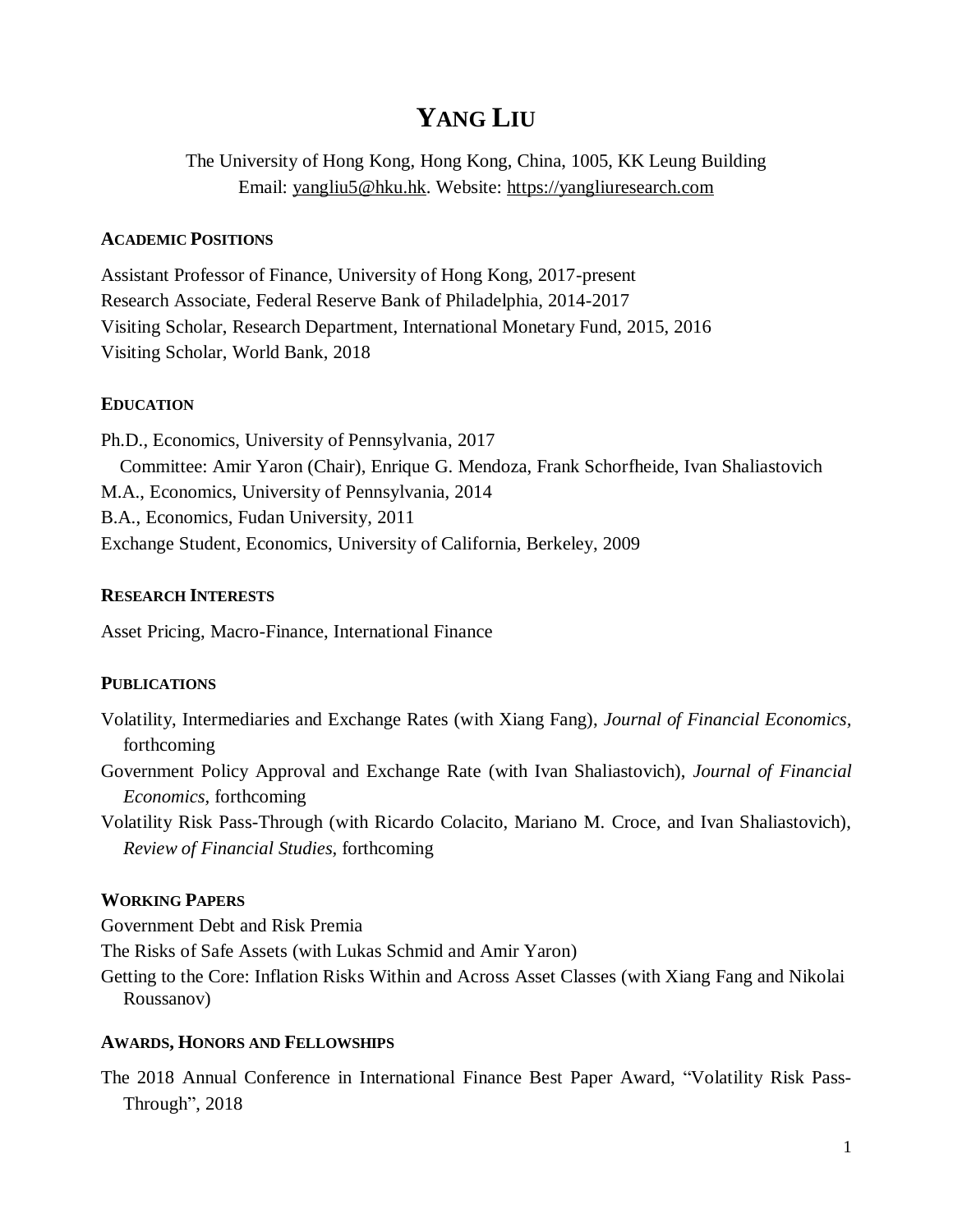Cubist Systematic Strategies PhD Candidate Award for Outstanding Research, Western Finance Association, "Volatility, Intermediaries, and Exchange Rates", 2017 University Fellowship, University of Pennsylvania, 2011 National Scholarship, Ministry of Education, China, 2008

## **PROFESSIONAL AFFILIATION**

Member, Macro Finance Society, 2017-present

#### **GRANTS**

Commodity, Asset Returns, and Inflation, Principal Investigator, (with Xiang Fang and Nikolai Roussanov), Hong Kong RGC General Research Fund

- Intermediary-Based International Asset Pricing, Principal Investigator, Hong Kong RGC Early Career Scheme
- Emerging Market Spreads and Risk Premium, Co-Investigator, (with Alessandro Dovis and Xiang Fan), Hong Kong RGC General Research Fund
- Financial Technology, Stability, and Inclusion, Co-Investigator, (with Chen Lin et al), Hong Kong RGC Theme-based Research Scheme

#### **PAPER PRESENTATIONS**

Government Debt and Risk Premia

| 2021 | World Symposium on Investment Research                                     |
|------|----------------------------------------------------------------------------|
| 2019 | Mitsui Symposium                                                           |
| 2018 | CUHK-Shenzhen, Conference on Uncertainty and Economic Activity, Midwest    |
|      | <b>Macro</b>                                                               |
| 2017 | BlackRock, CUHK, Philly Fed, Goldman Sachs, Hong Kong Joint Workshop, NTU, |
|      | SoFiE, SSE, Tsinghua PBC, HKU, UW-Madison                                  |
| 2016 | EconCon, Penn, Wharton                                                     |

## Volatility Risk Pass-Through

| 2019 | Columbia, CEBRA, Brazilian Meeting of Finance, CEBRA Conference in Warsaw    |
|------|------------------------------------------------------------------------------|
|      | and Madrid, Erasmus, Tilburg, Maastricht, Norwegian School of Economics,     |
|      | Indiana, San Francisco Fed, Virginia                                         |
| 2018 | Bank of Canada Workshop, ES North America Winter, SEA, Universita' della     |
|      | Svizzera Italiana, BI, JHU                                                   |
| 2017 | Chicago Fed, Chicago International Macro Finance Conference, CEPR Gerzensee, |
|      | Hanging Workshop, SAFE Workshop, SoFie, UBC, WFA                             |
| 2016 | AEA, ES North America Summer, The Workshop on Uncertainty and Economic       |
|      | Activity (UCL), SED, Wharton                                                 |

Volatility, Intermediaries and Exchange Rates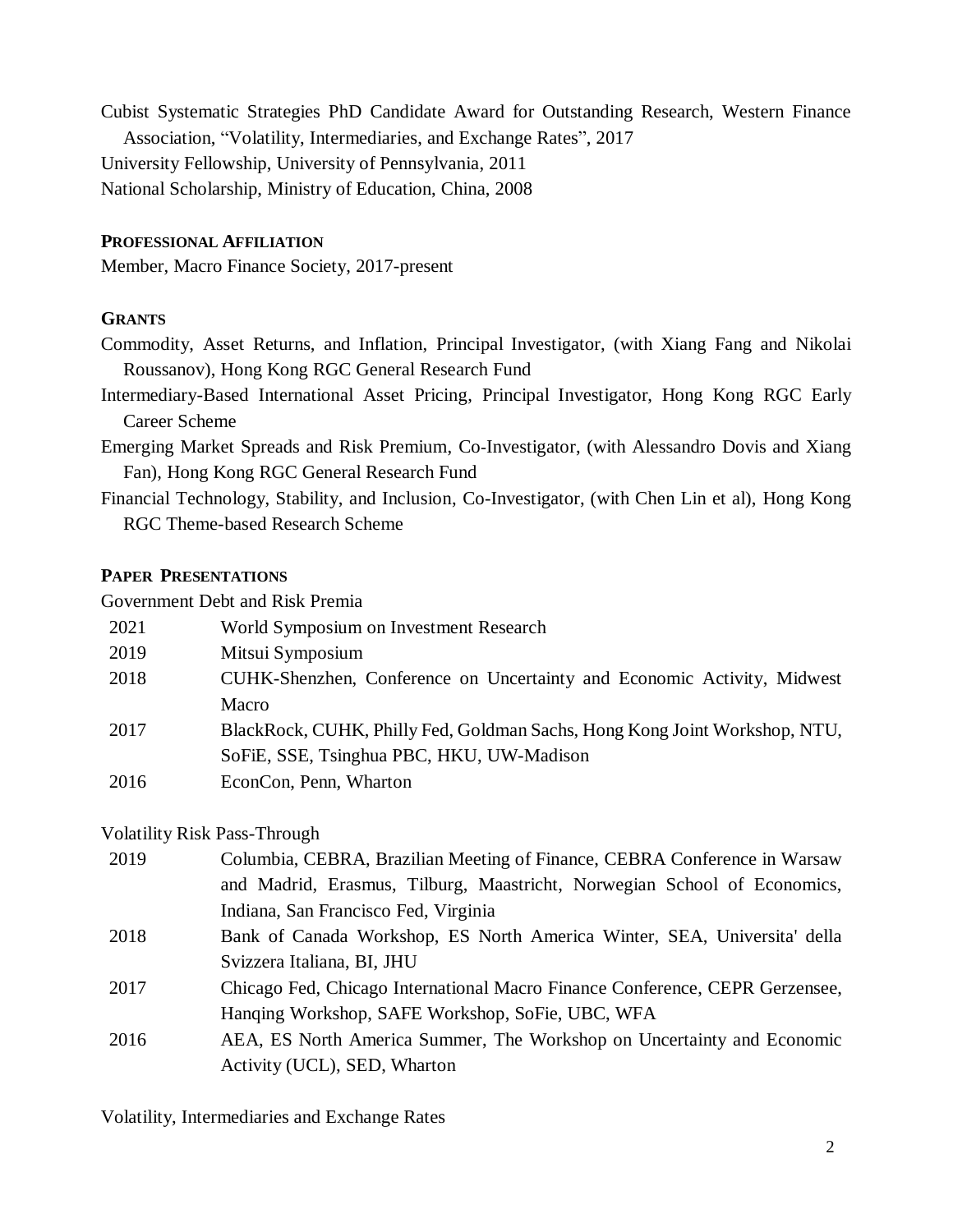| 2020 | <b>ES North American Winter</b>                                                |
|------|--------------------------------------------------------------------------------|
| 2019 | AEA, MFA, Cavalcade Asia                                                       |
| 2018 | Peking University (Guanghua), Shanghai Jiao Tong University (Antai), ES China, |
|      | EFA, Midwest Macro                                                             |
| 2017 | FIRS, WFA, Wharton                                                             |
| 2016 | ES European Winter, Penn                                                       |

Government Policy Approval and Exchange Rates

| 2020                                          | EFA, AFA                                                              |  |  |
|-----------------------------------------------|-----------------------------------------------------------------------|--|--|
| 2019                                          | MFA, ITAM Conference, Vienna Symposium on Foreign Exchange Markets    |  |  |
| 2018                                          | ASU, BI, Cavalcade, Front Range Seminar, Luxemburg School of Finance, |  |  |
| Midwest Macro, NUS, SMU, HKU, UW-Madison, WFA |                                                                       |  |  |

The Risks of Safe Assets

| 2021 | <b>Short-Term Funding Markets Conference</b>                              |
|------|---------------------------------------------------------------------------|
| 2020 | NBER AP, AFA, EFA, Cavalcade, Stanford SITE, UBC Winter                   |
| 2019 | Backus Memorial Conference, SED, LBS Summer, NBER SI Capital Markets,     |
|      | CEPR Gerzensee, Greater Bay Conference, SHUFE Conference, Cavalcade Asia, |
|      | Zurich                                                                    |

Getting to the Core: Inflation Risks Within and Across Asset Classes

| Northwestern, ASU Conference, JHU Conference, CICF, FIRS, SED, VSFX<br>2021 |
|-----------------------------------------------------------------------------|
|-----------------------------------------------------------------------------|

| 2020 | EFA, Duke, HKU, Wharton |  |  |
|------|-------------------------|--|--|
|------|-------------------------|--|--|

## **DISCUSSIONS**

Yongjin Kim and Kai Li. Collective Learning about Systematic Risk Daniel Marcel te Kaat, Chang Ma, and Alessandro Rebucci. Real Effects of the ECB's Unconventional Monetary Policy: A Housing Portfolio Channel Jiri Knesl. Automation and the Displacement of Labor by Capital Matthias Fleckenstein and Francis A. Longstaff. Floating Rate Money? The Stability Premium in Treasury Floating Rate Notes Hui Chen, Zhuo Chen, Zhiguo He, Jinyu Liu, and Rengming Xie. Pledgeability and Asset Prices: Evidence from the Chinese Corporate Bond Markets Grace Xing Hu, Jun Pan, Jiang Wang, and Haoxiang Zhu. Premium for Heightened Uncertainty: Solving the FOMC Puzzle Liyan Yang. Disclosure, Competition, and Learning from Asset Prices Roger K. Loh and Yuan Zhuang. Getting Feedback on Your Research: Evidence from Analysts Nancy Xu. Global Risk Aversion and International Return Comovements Erica X.N. Li, Tao Zha, Ji Zhang, and Hao Zhou. Active Monetary or Fiscal Policy and Stock-Bond Correlation